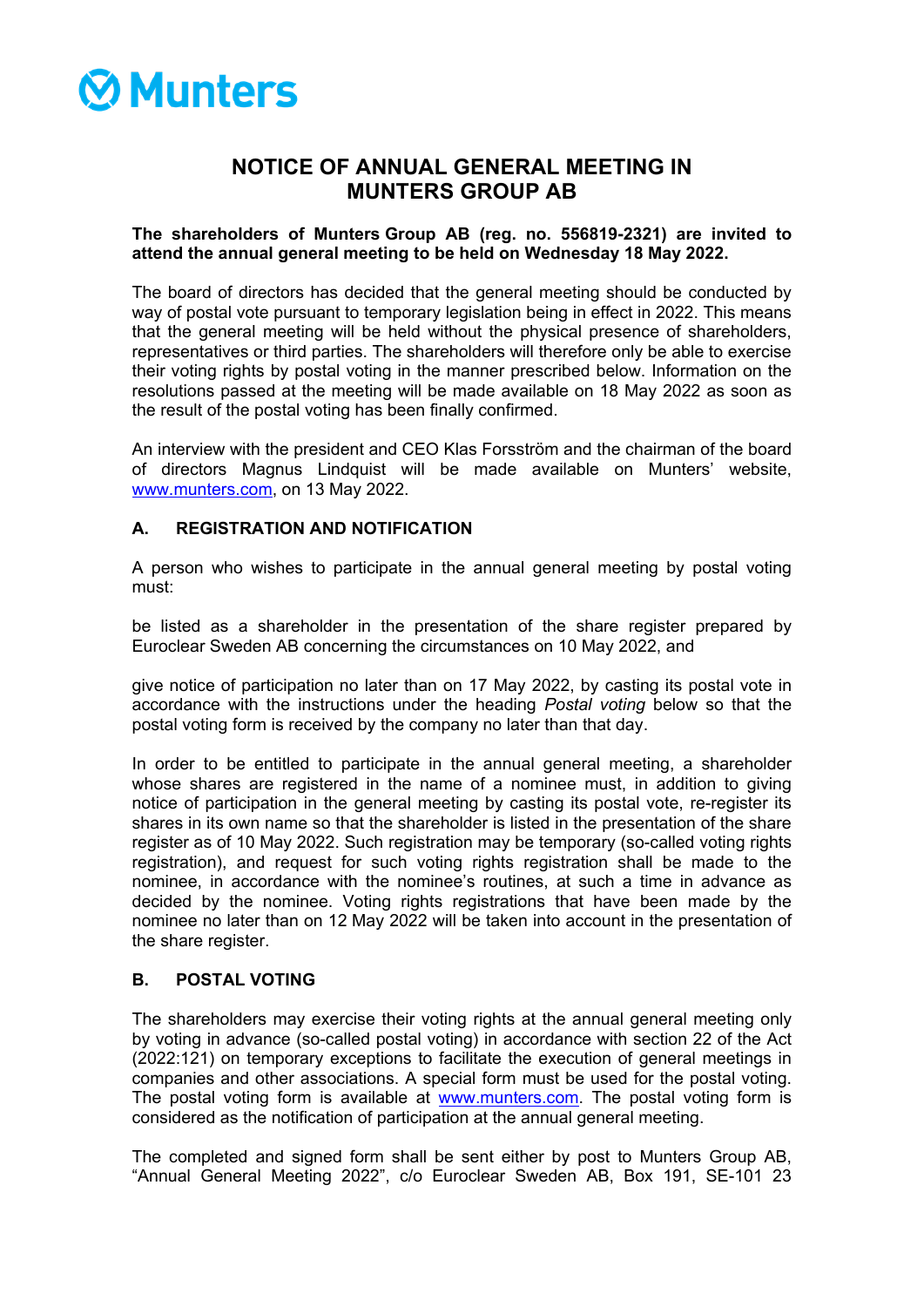Stockholm, Sweden, or by email to [GeneralMeetingService@euroclear.com.](mailto:GeneralMeetingService@euroclear.com) The completed and signed form must be received by the company no later than on 17 May 2022. Shareholders may also cast their postal votes electronically through BankID verification via Euroclear Sweden AB's website [https://anmalan.vpc.se/euroclearproxy/.](https://anmalan.vpc.se/euroclearproxy/) Such electronic votes must be casted no later than on 17 May 2022. For questions, please contact Euroclear Sweden AB via telephone on +46(8)-402 92 73.

If the shareholder submits its postal vote by proxy, a dated and written power of attorney signed by the shareholder shall be enclosed with the postal voting form. Proxy forms in Swedish and in English are available on the company's website, [www.munters.com,](http://www.munters.com/) and will also be sent to shareholders who request it and who inform the company of their postal address. A power of attorney is valid for one (1) year from the date of issue or such longer time period as set out in the power of attorney, however not more than five (5) years. If the shareholder is a legal entity, a registration certificate or corresponding authorisation document shall be enclosed with the form.

The shareholder may not provide special instructions or conditions in the voting form. If so, the postal vote is invalid in its entirety. Further instructions and conditions can be found in the postal voting form.

# **C. SHAREHOLDERS' RIGHT TO RECEIVE INFORMATION**

If a shareholder so requests, and if the board of directors determines it can be made without significant harm to the company, the board of directors and the CEO shall provide information on circumstances that may affect the assessment of an agenda item, circumstances that may affect the assessment of the company's or its subsidiaries' financial situation and the company's relation to another company within the group. A request for such information shall be made in writing to the company no later than on 8 May 2022, either to the postal address Munters Group AB, Att: Vice President, Investor Relations and Enterprise Risk Management, Box 1188, SE-164 26 Kista, Sweden, or by email to [ann-sofi.jonsson@munters.com.](mailto:ann-sofi.jonsson@munters.com) The information will be made available at the company at Borgarfjordsgatan 16 in Kista, Sweden, and on the company's website, [www.munters.com,](http://www.munters.com/) no later than on 13 May 2022. Within the same period, the information will also be sent to the shareholder who has requested the information and stated its postal address.

# **D. AGENDA OF THE GENERAL MEETING**

# **Proposal for agenda**

- 1. Election of chairman of the general meeting.
- 2. Election of two persons to approve the minutes.
- 3. Preparation and approval of the voting list.
- 4. Determination of whether the general meeting has been duly convened.
- 5. Resolution on approval of the agenda.
- 6. Presentation of the annual report and the auditor's report, the consolidated financial statements and the auditor's report on the consolidated financial statements for 2021, the remuneration report as well as the auditor's statement regarding whether the applicable guidelines for remuneration have been complied with.
- 7. Resolution on adoption of the income statement, the balance sheet, the consolidated income statement and the consolidated balance sheet for 2021.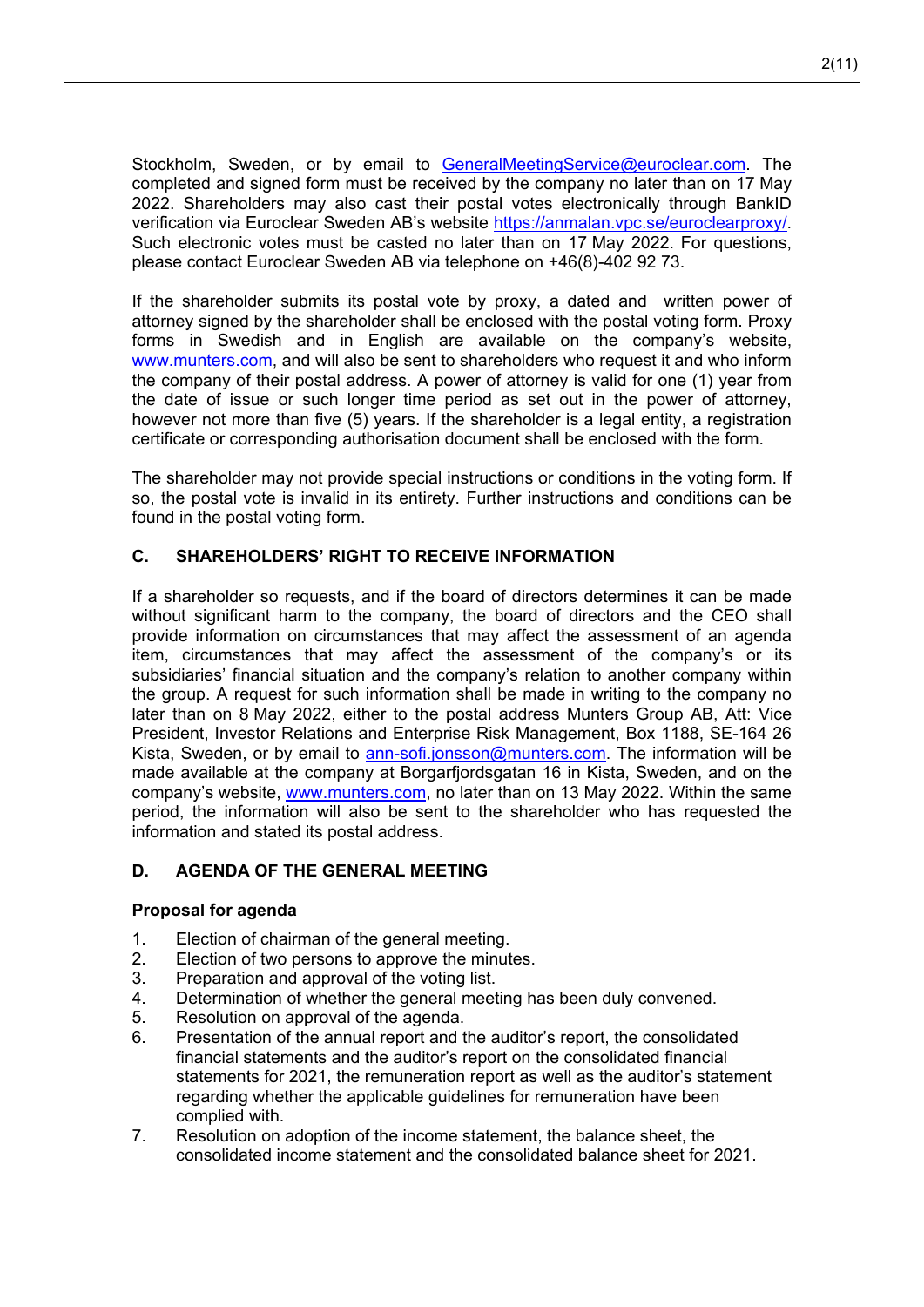- 8. Resolution on appropriation of the company's results in accordance with the adopted balance sheet.
- 9. Resolution on discharge of the board members and the CEO from personal liability towards the company for the administration of the company in 2021.
- 10. Resolution on number of board members and alternate board members to be elected by the general meeting.
- 11. Resolution on remuneration for board members.
- 12. Election of board members.
	- a. Håkan Buskhe (re-election)
	- b. Helen Fasth Gillstedt (re-election)
	- c. Maria Håkansson (new election)
	- d. Anders Lindqvist (new election)
	- e. Magnus Nicolin (new election)
	- f. Kristian Sildeby (re-election)
	- g. Anna Westerberg (re-election)
- 13. Election of chairman of the board of directors.
	- a. Magnus Nicolin
- 14. Resolution on remuneration for the auditor.
- 15. Resolution on guidelines for the remuneration of senior executives.
- 16. Resolution on approval of the remuneration report.
- 17. Resolution on authorisation for the board of directors to issue new shares and/or convertible bonds and/or warrants.

#### **Proposals**

# **Proposal regarding election of chairman of the general meeting (item 1)**

The nomination committee ahead of the 2022 annual general meeting consists of Magnus Fernström (chairman) (FAM AB), Jan Dworsky (Swedbank Robur Fonder), Mats Larsson (Första AP-fonden), and Jonathan Schönbäck (ODIN Fonder). The chairman of the board of directors Magnus Lindquist is also co-opted to the nomination committee.

The nomination committee proposes that Emil Boström, member of the Swedish Bar Association and partner at Mannheimer Swartling Advokatbyrå, should be elected chairman of the 2022 annual general meeting, or, in case of his impediment, the person instead appointed by the nomination committee.

#### **Election of two persons to approve the minutes (item 2)**

The board of directors proposes that Christoffer Hild (FAM AB) and Peder Tiricke (Första AP-fonden) or in case of impediment, the person or persons instead appointed by the board of directors, should be elected to approve the minutes. The assignment to approve the minutes also includes verifying the voting list and that the postal votes received are correctly reflected in the minutes.

#### **Preparation and approval of the voting list (item 3)**

The voting list proposed to be approved is the voting list prepared by Euroclear Sweden AB, based on the meeting's share register and received postal votes, verified by the persons approving the minutes of the annual general meeting.

# **Proposal regarding appropriation of the company's results in accordance with the adopted balance sheet (item 8)**

The board of directors proposes that dividend is to be distributed with SEK 0.85 per share, and that the record date for payment of the dividend should be 20 May 2022. If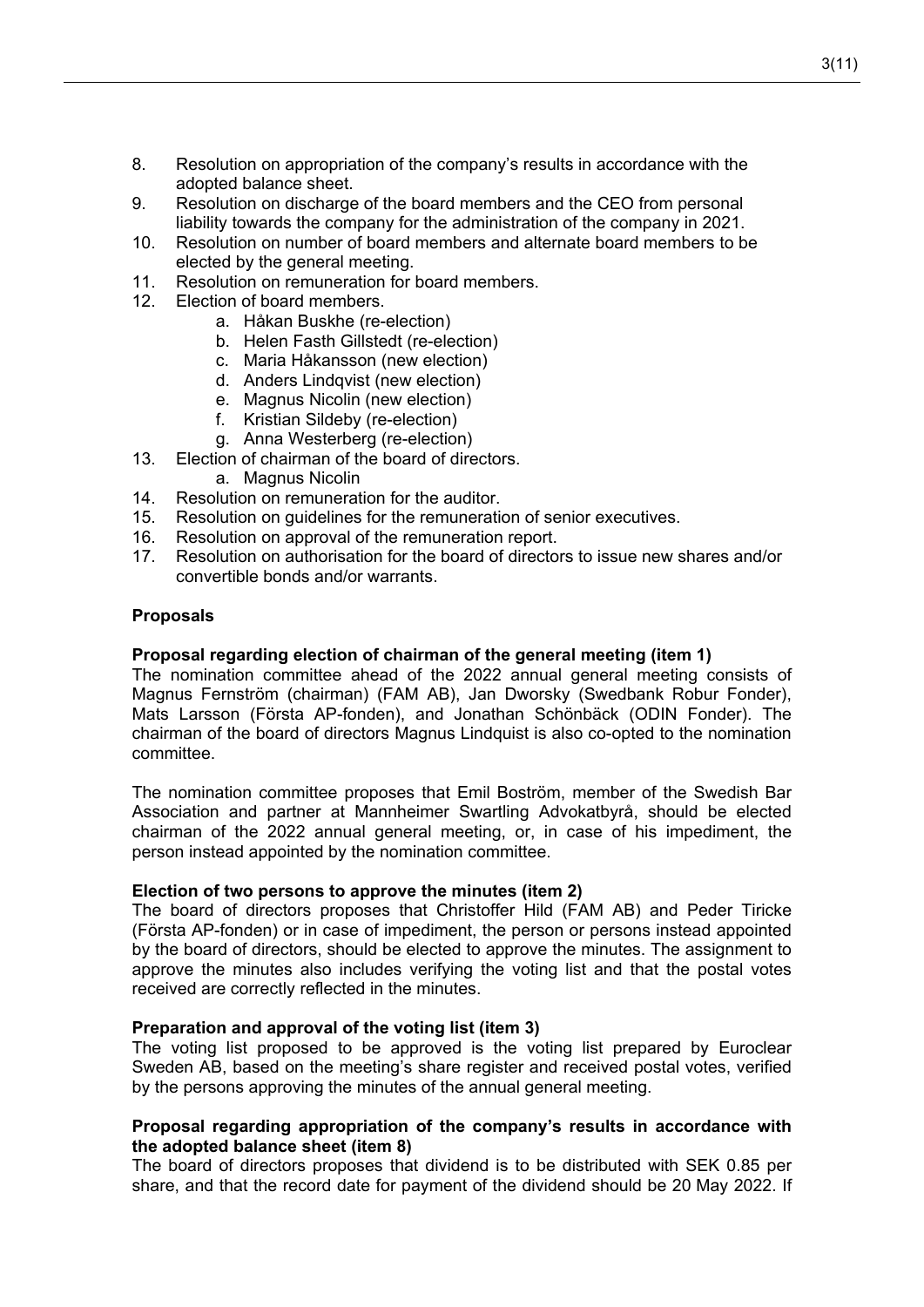the annual general meeting resolves in accordance with the proposal, the dividend is expected to be distributed by Euroclear Sweden AB on 25 May 2022.

# **Proposal regarding the number of board members and alternate board members to be elected by the general meeting (item 10)**

The nomination committee proposes that the number of ordinary board members should be seven, without alternate board members.

# **Proposal regarding remuneration for board members (item 11)**

The nomination committee proposes that board fees and fees for work in the committees of the board of directors, for non-employed board members elected by the general meeting, should be paid as follows: SEK 1,200,000 to the chairman of the board of directors, SEK 450,000 to each of the other board members, SEK 250,000 to the chairman of the audit committee, SEK 150,000 to each of the other members of the audit committee, SEK 120,000 to the chairman of the remuneration committee, SEK 60,000 to each of the other members of the remuneration committee, SEK 120,000 to the chairman of the investment committee, and SEK 60,000 to each of the other members of the investment committee.

#### **Proposal regarding election of board members (item 12)**

The nomination committee proposes that the board members Håkan Buskhe, Helen Fasth Gillstedt, Kristian Sildeby, and Anna Westerberg should be re-elected as board members, and that Magnus Nicolin, Maria Håkansson and Anders Lindqvist should be elected as new board members in the company. Magnus Lindquist, Per Hallius, Lena Olving and Juan Vargues have declined re-election.

# *Magnus Nicolin*

# Born: 1956

Education and professional experience: MBA, Wharton – University of Pennsylvania. BSc, Stockholm School of Economics.

Other current assignments/positions: Board member of FAM AB.

Selected previous assignments: CEO of Ansell Limited, an Australia listed company and the global no. 1 provider of personal protective equipment (PPE) 2010 – 2021, President, Europe, Middle East, Africa and Asia Pacific of Newell Rubbermaid Inc., CEO of Esselte Business Systems Inc 2002 – 2006 following a leveraged buy-out which he lead together with a PE company, Executive Vice President & Business Area President of Esselte Business Systems Inc. Senior positions in Bayer AG, Pitney Bowes Inc., and McKinsey & Company. Board assignments in several global boards, such as Ansell, Esselte, Isaberg-Rapid and Primix.

# *Maria Håkansson*

# Born: 1970

Education and professional experience: Master of Economics and Business Administration, Stockholm University. CEO Swedfund International. Extensive experience within sustainable investments and from a variety of global senior positions at Ericsson, with solid knowledge within digitalisation, business models, finance, and sale of systems and services.

Other current assignments/positions: CEO Swedfund International, board member Global Impact Investing Network, USA (GIIN), board member Stockholm Sustainable Finance Center, board member European Development Finance Institutions (EDFI). Selected previous assignments: Vice President Internet of Things (IoT) Ericsson; Vice President Ericsson Commercial Management Northern Europe & Central Asia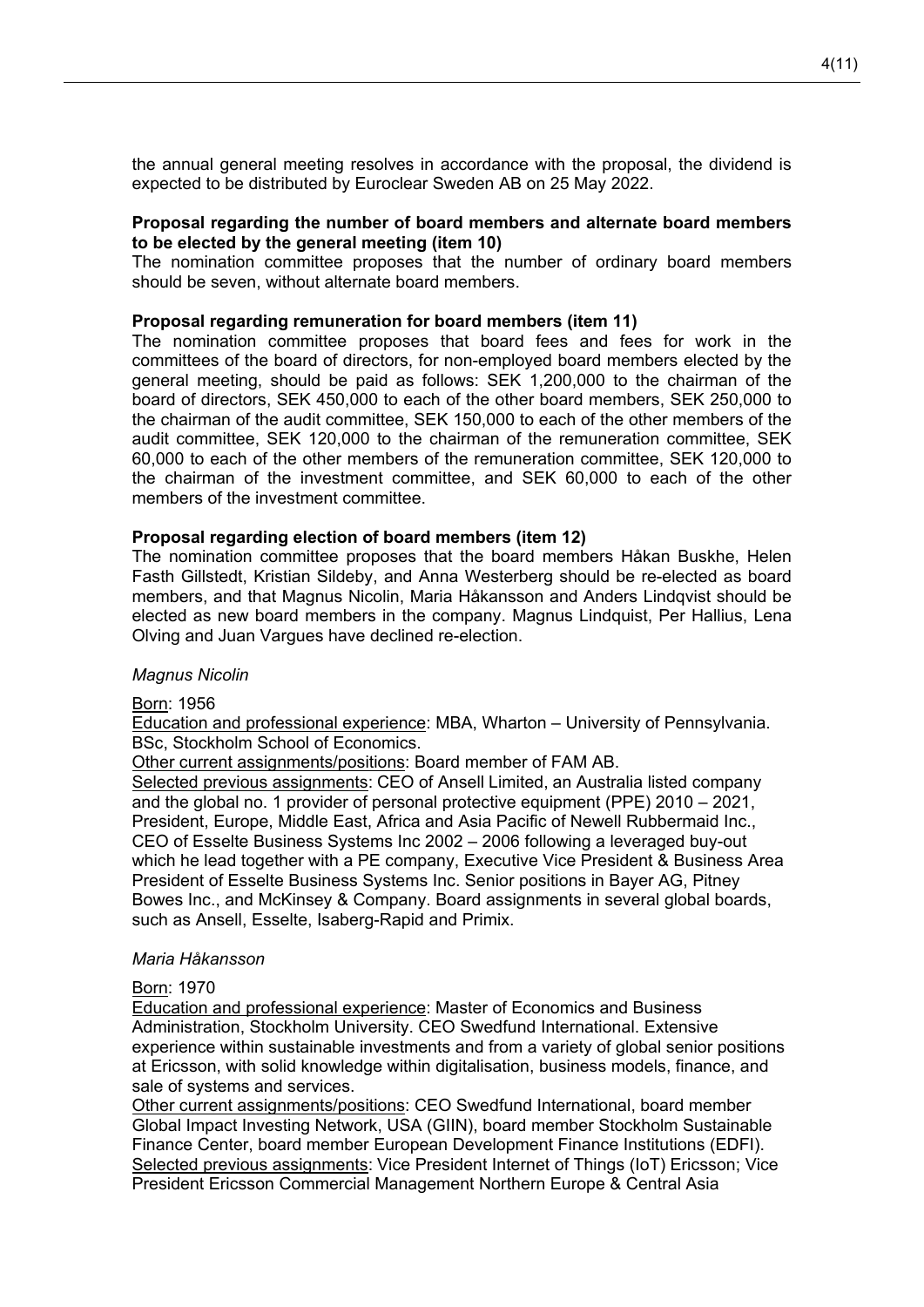Ericsson; CFO Ericsson Nordics & Baltics, Business Unit Controller Ericsson Global Services; board member Lindholmen Science Park.

# *Anders Lindqvist*

Born: 1967

Education and professional experience: Mechanical engineer and university-level studies in marketing; Marine Officer. President and CEO of Piab Group AB 2013 – 2019, Divisions Director for Atlas Copco 2007 – 2013, President of Atlas Copco China 2006 – 2007, President of Atlas Copco Nordic 2004 – 2006, different positions, Atlas Copco 1989-2004.

Other current assignments/positions: President and CEO, Mycronic AB (publ), chairman of the board of Dafo Vehicle Fire Protection AB, board member of Gunnebo Holding AB.

Selected previous assignments: Board member of Norican A/S.

# **Proposal regarding election of chairman of the board of directors (item 13)**

The nomination committee proposes that Magnus Nicolin should be elected as chairman of the board of directors.

# **Proposal regarding remuneration for the auditor (item 14)**

The nomination committee proposes that the fees to the auditor should be paid in accordance with normal standards and approved invoice.

# **Proposal regarding guidelines for the remuneration of senior executives (item 15)**

The main changes to the existing guidelines proposed by the board of directors are, in brief, (i) that the annual variable cash salary shall be maximized to 50 per cent of the fixed annual cash salary for the CEO and for other members of the group management (instead of 100 per cent and 70 per cent, respectively), (ii) that the long-term variable cash salary shall be maximized to a total of 150 per cent of the annual fixed cash salary for the CEO, and 55 per cent of the annual fixed cash salary for other members of the group management (instead of 50 per cent and 45 per cent, respectively), and (iii) that the examples of weighted sustainability goals have been updated.

The board of directors proposes that the 2022 annual general meeting resolve on guidelines for the remuneration of senior executives to be in force until further notice, pursuant to the following.

The group of executives encompassed by the guidelines comprises the CEO and other members of the group management. The guidelines also encompass any remuneration to board members, other than board fees. The guidelines shall apply to remuneration agreed, and amendments to remuneration previously agreed, after adoption of the guidelines by the 2022 annual general meeting. The guidelines do not apply to any remuneration resolved on by the general meeting.

# *The guidelines' promotion of the company's business strategy, long-term interests and sustainability*

Munters' business strategy is to be a global leader in energy-efficient and sustainable climate solutions. Our solutions enable energy efficient production processes with reduced carbon dioxide emissions for our customers. Using innovative technologies, Munters creates the perfect climate for demanding and sophisticated industrial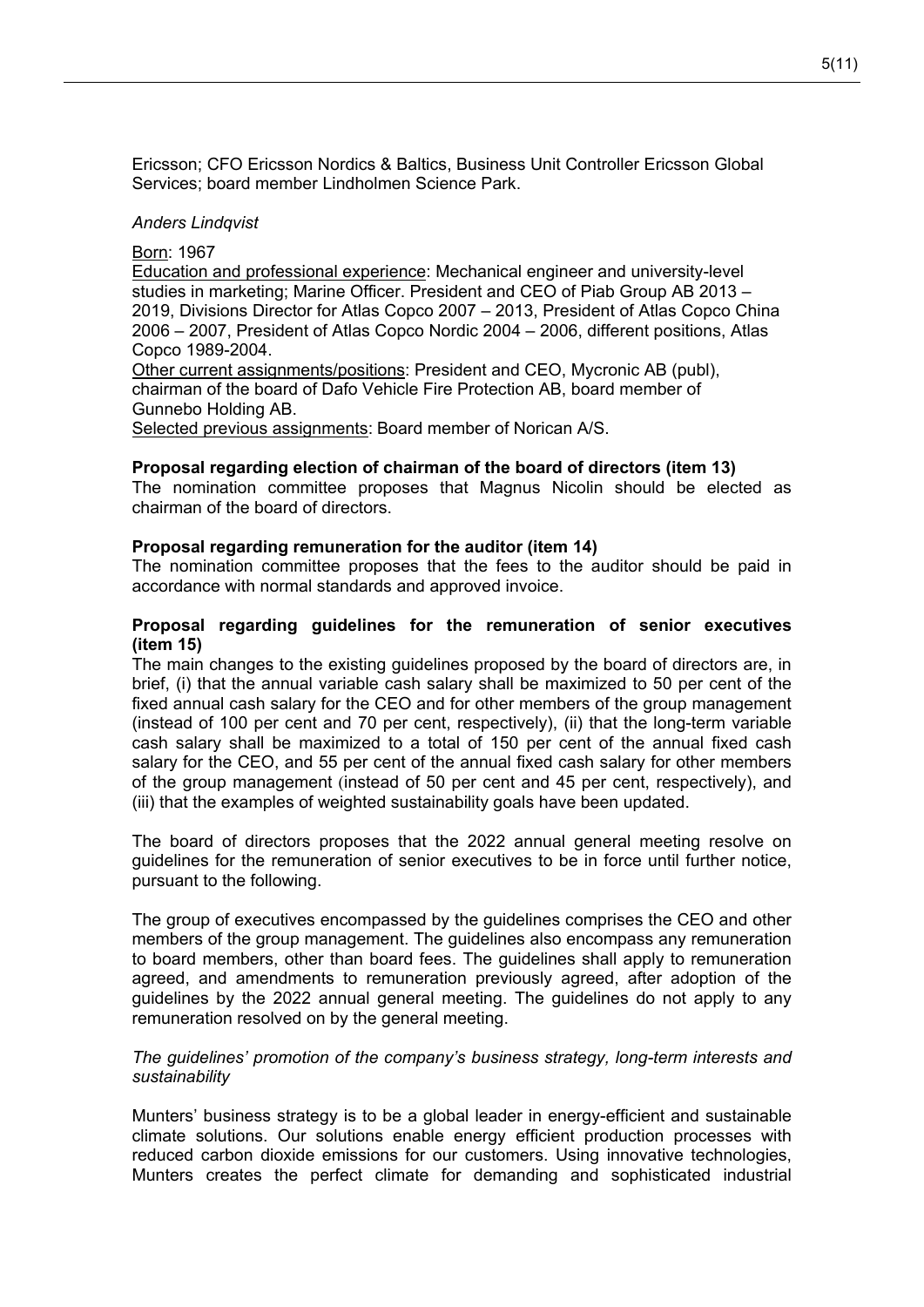applications and processes, of which the largest segments are industry, defense, data centers, food, pharmaceuticals and agriculture.

Munters conducts operations in two business areas:

- AirTech is a global leader in energy-efficient air treatment for industrial and commercial fields of application.
- FoodTech is one of the world's leading suppliers of innovative and energyefficient climate systems for livestock farming and greenhouses, as well as software for controlling and optimising the entire food production value chain.

For further information regarding Munters' business strategy, see Munters' website [\(https://www.munters.com/en/about-us/munters-in-short/\)](https://www.munters.com/en/about-us/munters-in-short/).

A prerequisite for the successful implementation of Munters' business strategy and safeguarding of the company's long-term interests, including its sustainability, as well as delivery on the ambitions the company has, is that the company is able to recruit and retain qualified personnel. In order to do so, Munters must be able to offer a competitive total remuneration based on market terms, which these guidelines enable.

Munters has implemented long-term share-related incentive programs in 2017-2020, in which some senior executives have had the opportunity to participate. These programs have been resolved by each general meeting and are therefore excluded from these guidelines. For information regarding performance criteria, terms and conditions, and costs for these programs, see the board of directors' complete proposal ahead of each general meeting on Munters' website and in Munters' annual report.

Variable cash remuneration covered by these guidelines shall aim to promote the company's business strategy and long-term interests, including its sustainability.

# *Types of remuneration, etc.*

The remuneration shall be on market terms and may consist of the following components: fixed annual cash salary, variable cash salary, pension and other benefits. Additionally, the general meeting may – irrespective of these guidelines – resolve on, for example, share and share price-related remuneration.

#### Fixed cash salary

The fixed cash salary shall reflect the demands and responsibility that the position entails as well as individual performance. The fixed cash salary shall be revised annually.

#### Variable cash salary

Variable cash salary may consist of annual variable cash salary and/or long-term variable cash salary.

The annual variable cash salary shall be maximized to 50 per cent of the fixed annual cash salary for the CEO and for other members of the group management. The satisfaction of criteria for awarding variable cash salary shall be measured over a period of one year.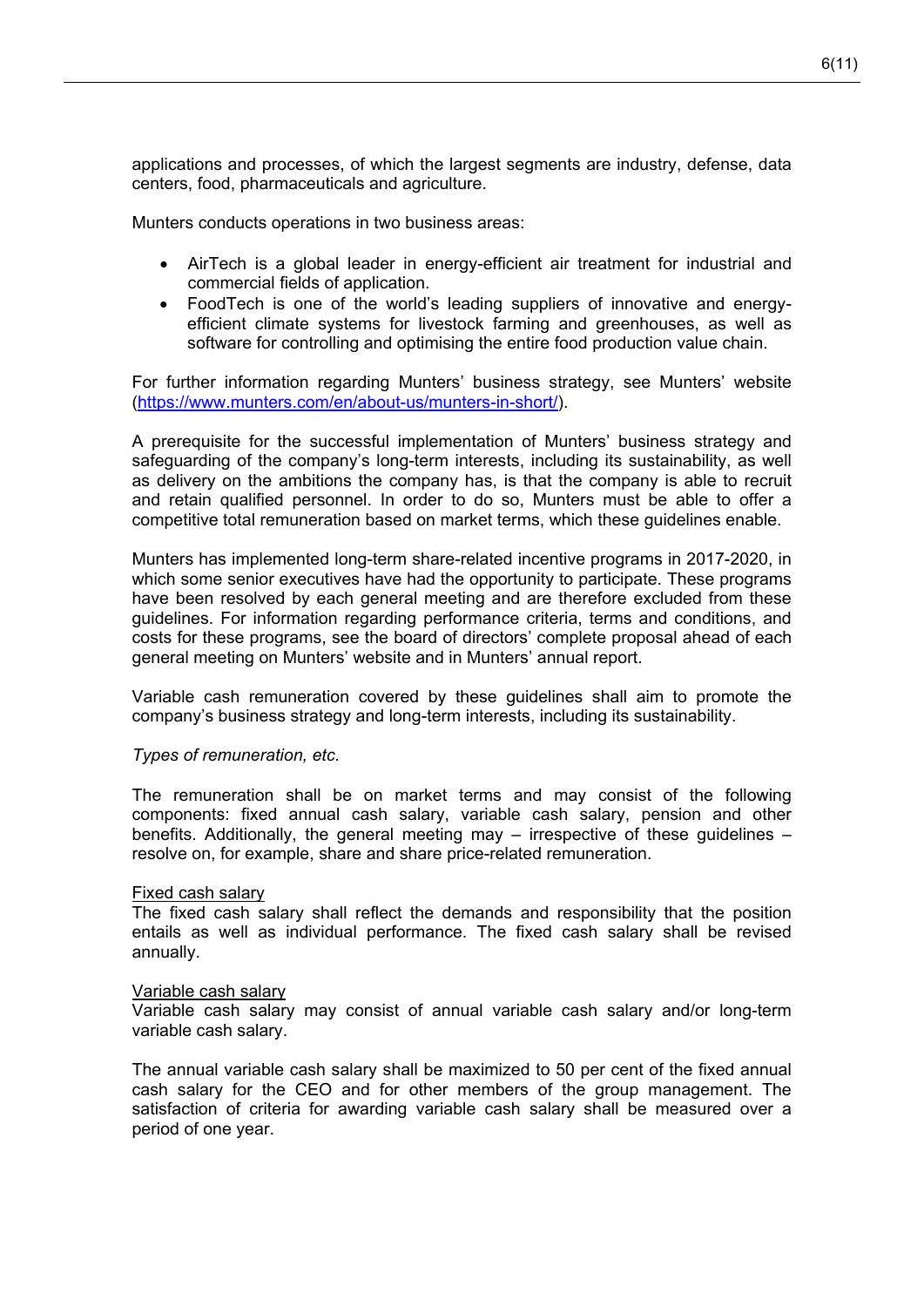The annual variable cash salary shall be linked to predetermined and measurable financial criteria, such as operating result and working capital. By linking the remuneration of the senior executives to the company's earnings and financing of its operating activities, the criteria promote the implementation of the company's business strategy and long-term interests, including its sustainability. Furthermore, the criteria for variable cash salary shall be designed so that they do not encourage excessive risk taking.

The long-term variable cash salary shall be awarded after one, two, and three years, respectively, and shall be maximized to a total of 150 per cent of the annual fixed cash salary for the CEO, and 55 per cent of the annual fixed cash salary for other members of the group management, distributed pro-rata over the three years. The satisfaction of criteria for pay out of long-term variable cash salary shall be measured during a one-, two- and three-year period, respectively, before pay out.

The long-term variable cash salary shall be linked to predetermined and measurable financial criteria (weighting 70 per cent) and non-financial criteria (weighting 30 per cent). The financial criteria may consist of, for example, adjusted EBITA and Operating Working Capital and the non-financial criteria may consist of, for example, weighted sustainability goals (such as the share of renewable electricity in the group's production facilities, the share of female leaders within the group, and the service growth within business area AirTech). By linking the remuneration of the senior executives to the company's earnings, financing of day-to-day operations, and sustainability, the criteria promote the implementation of the company's business strategy and long-term interests, including its sustainability. The criteria for long-term variable cash salary shall be designed so that they do not encourage excessive risk-taking.

A certain part of the net amount after tax of paid out long-term variable cash salary is expected to be invested in Munters shares, according to the share ownership policy which the board of directors has adopted. The entire net amount after tax is expected to be invested in Munters shares until the holding in value corresponds to 200 per cent of the gross annual fixed cash salary for the CEO and 100 per cent of the gross annual fixed cash salary for other members of the group management. When such a holding has been achieved, half of the net amount after tax is expected to be invested in Munters shares.

The extent to which the criteria for awarding variable cash salary have been satisfied shall be evaluated following expiration of the measurement period. The board of directors is responsible for the evaluation so far as it concerns variable cash salary to the CEO. The remuneration committee is responsible for the evaluation so far as it concerns variable cash salary to other members of the group management. For financial objectives, the evaluation shall be based on the latest financial information made public by the company.

Terms and conditions for both annual variable cash salary and long-term variable cash salary shall be designed so that the board of directors, if exceptional economic circumstances prevail, has the option of limiting or refraining from payment if such a measure is considered reasonable.

Additional variable cash remuneration may be awarded in extraordinary circumstances, provided that such extraordinary arrangements are limited in time and only made on an individual basis, either for the purpose of recruiting or retaining executives, or as remuneration for extraordinary performance beyond the individual's ordinary tasks.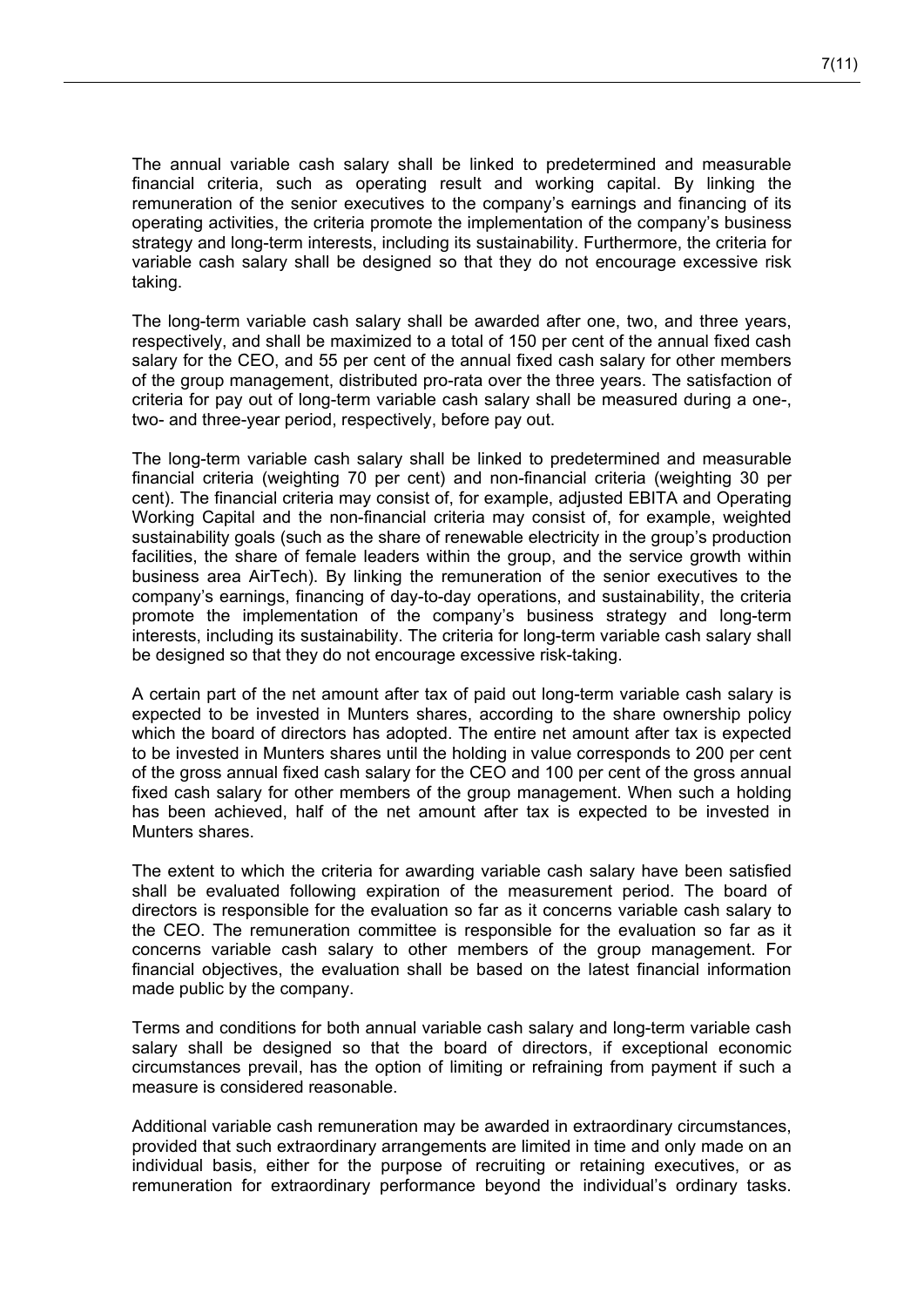Such remuneration may not exceed an amount corresponding to 50 per cent of the fixed annual cash salary and shall not be paid more than once per year and per individual. Resolution on such remuneration shall be made by the board of directors based on a proposal from the remuneration committee.

# Pension

For the CEO, pension benefits, including health insurance, shall be defined contribution. Variable cash salary shall not qualify for pension benefits. Pension contributions for defined contribution pension shall amount to not more than 35 per cent of the fixed annual cash salary.

For other members of the group management, pension benefits, including health insurance, shall be defined contribution unless the executive concerned is subject to defined benefit pension under mandatory collective agreement provisions. Variable cash salary shall qualify for pension benefits to the extent required by mandatory collective agreement provisions applicable to the executive. Pension contributions for defined contribution pension shall amount to not more than 35 per cent of the fixed annual cash salary.

#### Other benefits and compensation

Other compensation may consist of other benefits that are customary and in line with market terms, such as medical insurance, life insurance and company cars, which shall not constitute a significant part of the total remuneration. Such benefits may amount to not more than 10 per cent of the fixed annual cash salary.

For employments governed by rules other than Swedish, pension benefits and other benefits may be duly adjusted for compliance with mandatory rules or established local practice, taking into account, to the extent possible, the overall purpose of these guidelines.

# Consultancy fee to board members

In specific cases, and for a limited time, Munters' board members elected by the general meeting may be able to be remunerated for services within their respective areas of expertise, which do not constitute board work. For these services (including services performed by a board member's wholly-owned company), a fee on market terms can be paid, provided that such services contribute to the implementation of Munters' business strategy and safeguarding of Munters' long-term interests, including its sustainability. Such consultancy fee may, for each board member, in no case exceed one year's board fee.

# *Termination of employment*

Fixed cash salary during the notice period and severance pay, as well as remuneration for any non-compete restrictions, shall in total not exceed an amount corresponding to the fixed cash salary for two years for the CEO and 18 months for other members of the group management. Severance pay shall not be paid if notice of termination of employment is made by the CEO and other members of the group management. The notice period between the company and the CEO, and other members of the group management, shall not exceed 6 months.

Remuneration for any non-compete restrictions shall compensate for any loss of income and shall only be paid for such period as the former executive does not have the right to severance pay. The remuneration shall amount to not more than 60 per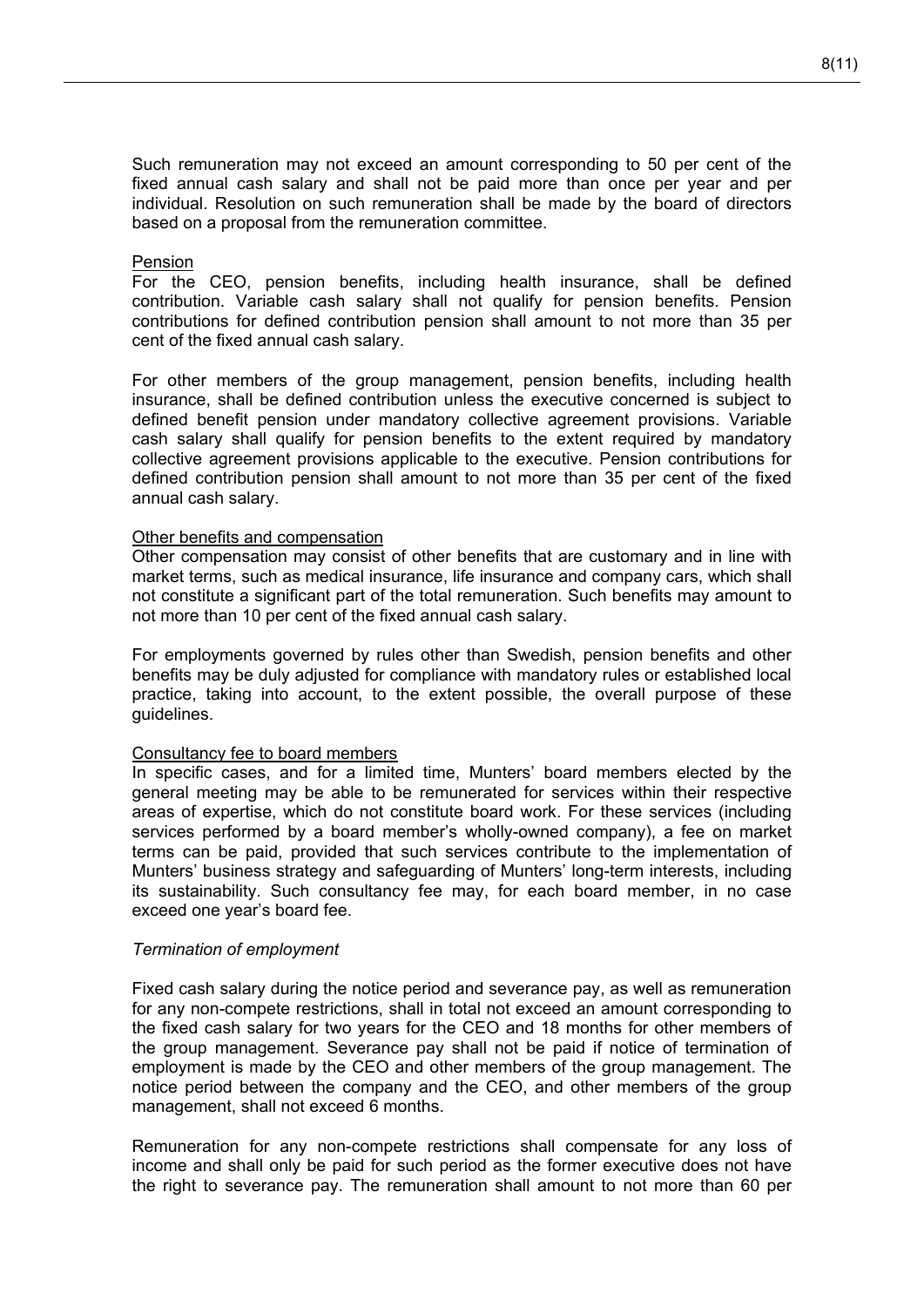cent of the fixed annual cash salary at the time of termination of employment, unless otherwise provided by mandatory collective agreement provisions, and shall be payable during the period subject to the non-compete restriction, which shall not exceed 12 months after termination of employment.

# *Salary and employment conditions for employees*

In the preparation of the board of directors' proposal for these remuneration guidelines, salary and employment conditions for employees of the company and the group's Swedish operations have been taken into account, by including information on the employees' total remuneration, the components of the remuneration and increase and growth rate over time in the remuneration committee's and the board of directors' basis of decision when evaluating whether the guidelines and the limitations set out herein are reasonable. In the company, i.e. in Munters Group AB, there are only five employees (all are senior executives).

# *Preparation and decision-making process*

The board of directors has established a remuneration committee. The committee's tasks include, among other things, preparing the board of directors' decision to propose guidelines for remuneration to senior executives. The board of directors shall prepare a proposal for new guidelines at least every fourth year and submit the proposal to the annual general meeting. The guidelines shall be in force until new guidelines are adopted by the general meeting. The remuneration committee shall also monitor and evaluate programs for variable remuneration for the group management, the application of the guidelines for remuneration to senior executives as well as the current remuneration structures and compensation levels in the company. The CEO and other members of the group management do not participate in the board of directors' processing of and resolutions regarding remuneration-related matters in so far as they are affected by such matters. Remuneration to the CEO is prepared by the remuneration committee and decided by the board of directors. Remuneration to other members of the group management is prepared by the CEO and decided by the remuneration committee.

# *Derogation from the guidelines*

The board of directors may temporarily resolve to derogate from the guidelines resolved by the general meeting, in whole or in part, if in a specific case there is special cause for the derogation and a derogation is necessary to serve the company's longterm interests, including its sustainability, or to ensure the company's financial viability. As stated above, the remuneration committee's tasks include preparing the board of directors' resolutions in remuneration-related matters, which includes preparing any resolutions to derogate from the guidelines.

# **Proposal regarding approval of the remuneration report (item 16)**

The board of directors proposes that the annual general meeting approves the board of directors' report regarding compensation pursuant to Chapter 8, Section 53 a of the Swedish Companies Act.

# **Proposal regarding authorisation for the board of directors to issue new shares and/or convertible bonds and/or warrants (item 17)**

The board of directors proposes that, for the period until the end of the next annual general meeting, the board of directors should be authorised to resolve, at one or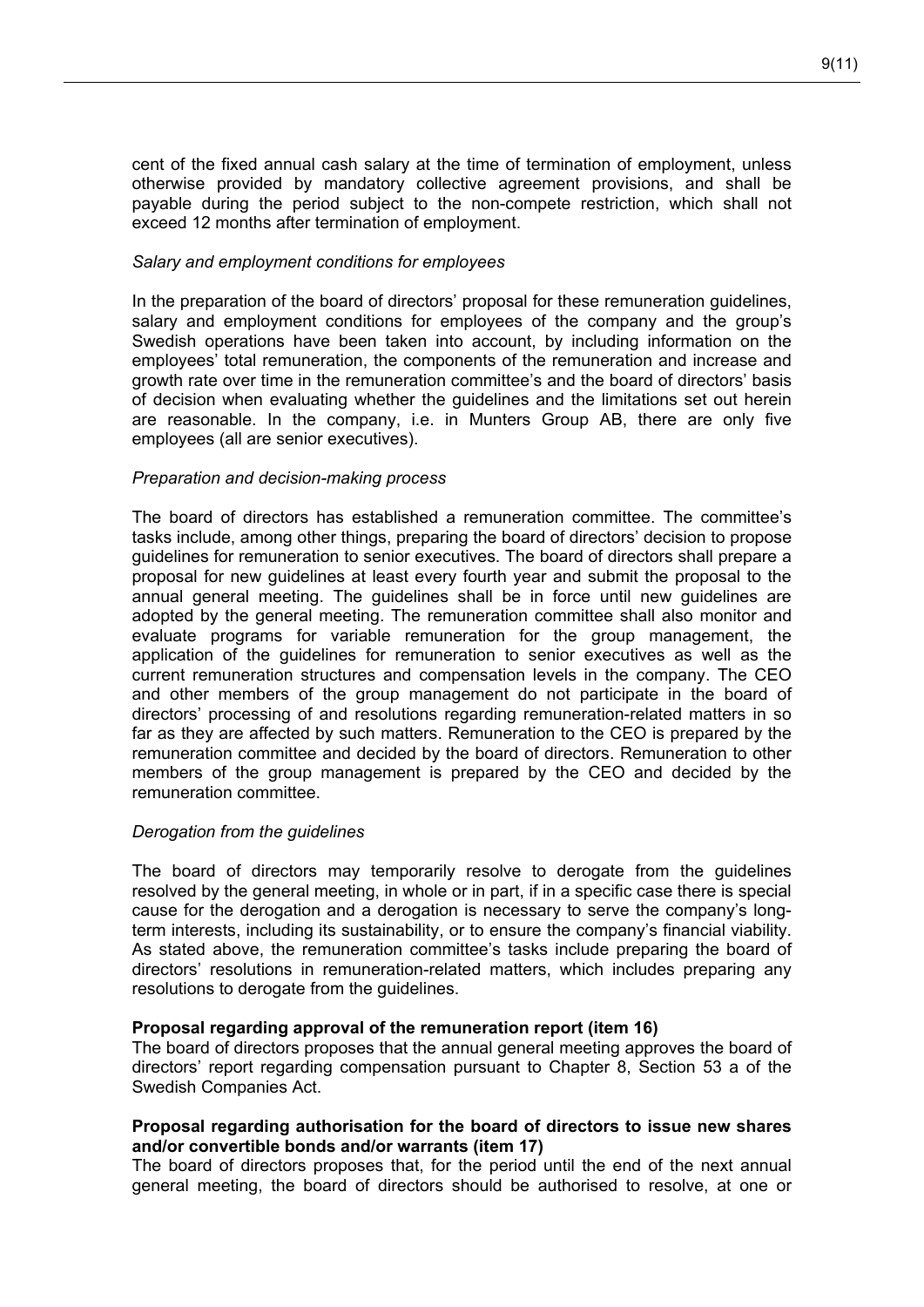several occasions, on a preferential or non-preferential basis, on the issuance of shares and/or convertible bonds and/or warrants. Such resolution may provide for payment in kind, payment against set-off of claims and/or on other conditions. The board of directors may not, however, deviate from the shareholders' preferential rights in case of an issuance against cash payment. The number of shares that may be issued, the number of shares that convertible bonds may be converted into and the number of shares that may be subscribed for by the exercise of warrants may not exceed 18,445,781 in total.

If the authorisation is exercised in full, the dilution would amount to approximately 10 per cent of the number of shares in the company (counted before the authorisation has been exercised).

The purpose of the authorisation is to enable payment through the issuance of own financial instruments in connection with possible acquisitions that the company may make as well as to raise capital in connection with and in order to finance such acquisitions.

A valid resolution in accordance with the proposal requires that shareholders representing not less than two-thirds of the votes cast as well as of the shares represented at the general meeting approve the resolution. The board of directors, or any person appointed by it, is authorised to make any minor adjustments to the resolution that may be necessary to enable registration with the Swedish Companies Registration Office.

# **E. NUMBER OF SHARES AND VOTES IN THE COMPANY**

The total number of shares and voting rights in the company is 184,457,817. All shares are of the same class. The company holds 2,883,300 own shares, which are not represented at the annual general meeting.

# **F. DOCUMENTS**

The nomination committee's proposals and motivated opinion as well as information regarding all board members proposed to the board of directors are available on the company's website, [www.munters.com.](http://www.munters.com/) The annual report, the audit report, the board of director's statement pursuant to Chapter 18, section 4 of the Swedish Companies Act relating to the proposal in item 8 above, the remuneration report pursuant to Chapter 8, section 53 a of the Swedish Companies Act, and the auditor's statement pursuant to Chapter 8, section 54 of the Swedish Companies Act regarding the guidelines for the remuneration of senior executives, are presented by being available at the company at Borgarfjordsgatan 16, Kista and on the company's website, [www.munters.com,](http://www.munters.com/) by 27 April 2022 at the latest. The documents will be sent to those shareholders who so request and who inform the company of their postal address. In respect of the other items, complete proposals are provided under the respective item in the notice. The general meeting share register will be available at the company at Borgarfjordsgatan 16, Kista, Sweden.

For information on how your personal data is processed, see [https://www.euroclear.com/dam/ESw/Legal/Privacy-notice-bolagsstammor](https://www.euroclear.com/dam/ESw/Legal/Privacy-notice-bolagsstammor-engelska.pdf)[engelska.pdf](https://www.euroclear.com/dam/ESw/Legal/Privacy-notice-bolagsstammor-engelska.pdf)